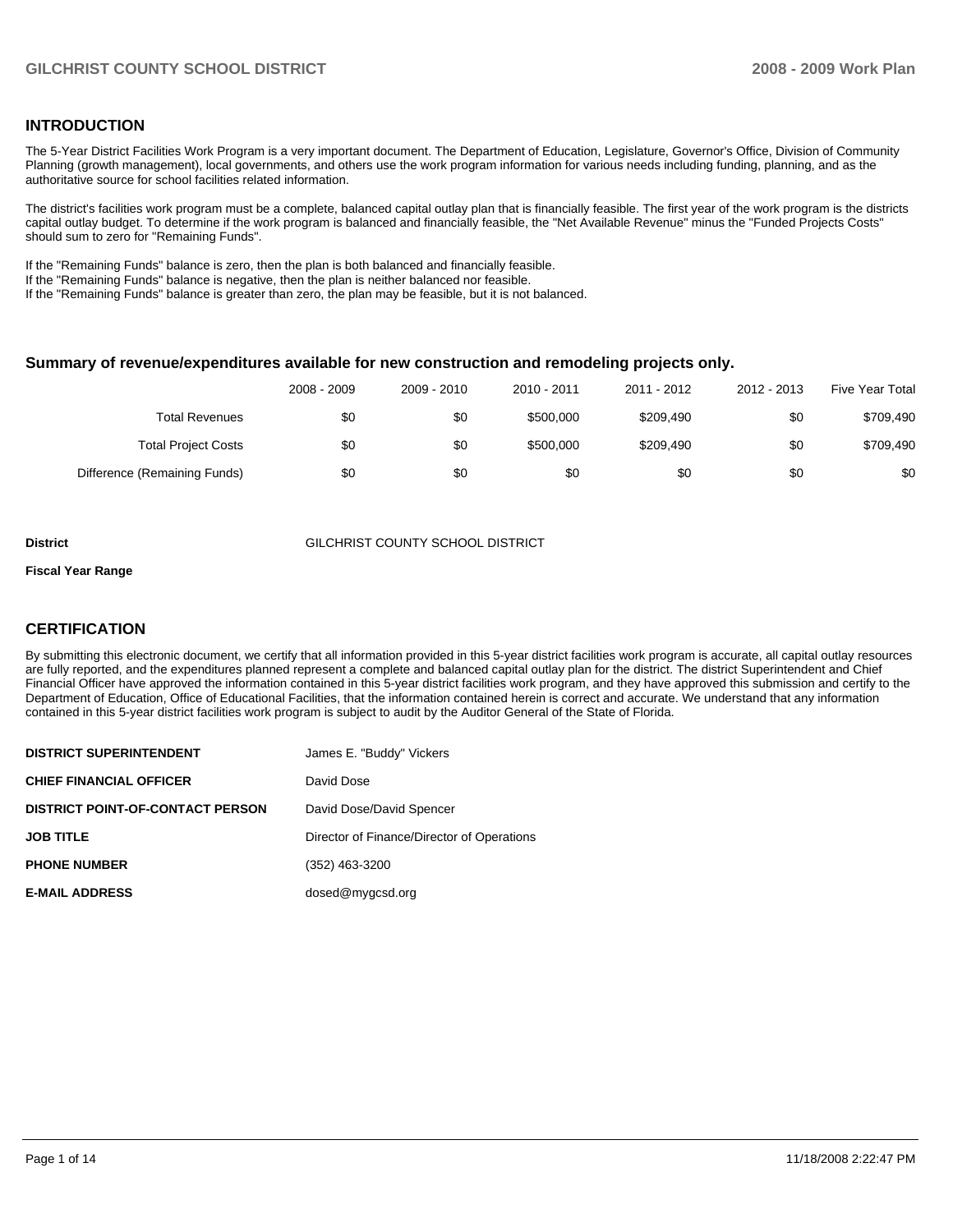# **Expenditures**

#### **Expenditure for Maintenance, Repair and Renovation from 2-Mills and PECO**

Annually, prior to the adoption of the district school budget, each school board must prepare a tentative district facilities work program that includes a schedule of major repair and renovation projects necessary to maintain the educational and ancillary facilities of the district.

| Item                                                                                                             | 2008 - 2009<br><b>Actual Budget</b>                                                                           | 2009 - 2010<br>Projected | 2010 - 2011<br>Projected | 2011 - 2012<br>Projected | 2012 - 2013<br>Projected | <b>Total</b> |  |  |  |  |
|------------------------------------------------------------------------------------------------------------------|---------------------------------------------------------------------------------------------------------------|--------------------------|--------------------------|--------------------------|--------------------------|--------------|--|--|--|--|
| <b>HVAC</b>                                                                                                      | \$10,000                                                                                                      | \$10,000                 | \$10,000                 | \$50,000                 | \$50,000                 | \$130,000    |  |  |  |  |
| Locations: BELL ELEMENTARY, BELL HIGH, BUS GARAGE, CENTRAL CAMPUS, COUNTY ADMINISTRATION OFFICE, TRENTON HIGH    |                                                                                                               |                          |                          |                          |                          |              |  |  |  |  |
| Flooring                                                                                                         | \$15,000                                                                                                      | \$0                      | \$0                      | \$0                      | \$0                      | \$15,000     |  |  |  |  |
|                                                                                                                  | Locations: BELL ELEMENTARY, BELL HIGH, BUS GARAGE, CENTRAL CAMPUS, COUNTY ADMINISTRATION OFFICE, TRENTON HIGH |                          |                          |                          |                          |              |  |  |  |  |
| Roofing                                                                                                          | \$50,000                                                                                                      | \$50,000                 | \$50,000                 | \$50,000                 | \$50,000                 | \$250,000    |  |  |  |  |
| Locations: BELL ELEMENTARY, BELL HIGH, BUS GARAGE, CENTRAL CAMPUS, COUNTY ADMINISTRATION OFFICE, TRENTON HIGH    |                                                                                                               |                          |                          |                          |                          |              |  |  |  |  |
| Safety to Life                                                                                                   | \$125,000                                                                                                     | \$125,000                | \$125,000                | \$125,000                | \$125,000                | \$625,000    |  |  |  |  |
| BELL ELEMENTARY, BELL HIGH, BUS GARAGE, CENTRAL CAMPUS, COUNTY ADMINISTRATION OFFICE, TRENTON HIGH<br>Locations: |                                                                                                               |                          |                          |                          |                          |              |  |  |  |  |
| Fencing                                                                                                          | \$5.000                                                                                                       | \$10.000                 | \$6.000                  | \$5.000                  | \$5,000                  | \$31,000     |  |  |  |  |
| BELL ELEMENTARY, BELL HIGH, BUS GARAGE, CENTRAL CAMPUS, COUNTY ADMINISTRATION OFFICE, TRENTON HIGH<br>Locations: |                                                                                                               |                          |                          |                          |                          |              |  |  |  |  |
| Parking                                                                                                          | \$5,000                                                                                                       | \$5,000                  | \$5,000                  | \$5,000                  | \$5,000                  | \$25,000     |  |  |  |  |
| Locations: BELL ELEMENTARY, BELL HIGH, BUS GARAGE, CENTRAL CAMPUS, COUNTY ADMINISTRATION OFFICE, TRENTON HIGH    |                                                                                                               |                          |                          |                          |                          |              |  |  |  |  |
| Electrical                                                                                                       | \$40.000                                                                                                      | \$40.000                 | \$40,000                 | \$40,000                 | \$40.000                 | \$200,000    |  |  |  |  |
| Locations: BELL ELEMENTARY, BELL HIGH, BUS GARAGE, CENTRAL CAMPUS, COUNTY ADMINISTRATION OFFICE, TRENTON HIGH    |                                                                                                               |                          |                          |                          |                          |              |  |  |  |  |
| Fire Alarm                                                                                                       | \$0                                                                                                           | \$0                      | \$0                      | \$0                      | \$0                      | \$0          |  |  |  |  |
| Locations: No Locations for this expenditure.                                                                    |                                                                                                               |                          |                          |                          |                          |              |  |  |  |  |
| Telephone/Intercom System                                                                                        | \$50,000                                                                                                      | \$50,000                 | \$250,000                | \$0                      | \$0                      | \$350,000    |  |  |  |  |
| Locations: BELL HIGH, TRENTON HIGH                                                                               |                                                                                                               |                          |                          |                          |                          |              |  |  |  |  |
| <b>Closed Circuit Television</b>                                                                                 | \$10,000                                                                                                      | \$0                      | \$0                      | \$0                      | \$0                      | \$10,000     |  |  |  |  |
| Locations: <b>TRENTON HIGH</b>                                                                                   |                                                                                                               |                          |                          |                          |                          |              |  |  |  |  |
| Paint                                                                                                            | \$50,000                                                                                                      | \$50,000                 | \$50,000                 | \$50,000                 | \$50,000                 | \$250,000    |  |  |  |  |
| Locations: BELL ELEMENTARY, BELL HIGH, BUS GARAGE, CENTRAL CAMPUS, COUNTY ADMINISTRATION OFFICE, TRENTON HIGH    |                                                                                                               |                          |                          |                          |                          |              |  |  |  |  |
| Maintenance/Repair                                                                                               | \$0                                                                                                           | \$0                      | \$0                      | \$0                      | \$0                      | \$0          |  |  |  |  |
| Locations: No Locations for this expenditure.                                                                    |                                                                                                               |                          |                          |                          |                          |              |  |  |  |  |
| <b>Sub Total:</b>                                                                                                | \$360,000                                                                                                     | \$340,000                | \$536,000                | \$325,000                | \$325,000                | \$1,886,000  |  |  |  |  |

| IPECO Maintenance Expenditures | \$91,547  | \$109,940 | \$147.140 | \$139,184 | \$138.699 | \$626,510   |
|--------------------------------|-----------|-----------|-----------|-----------|-----------|-------------|
| Two Mill Sub Total:            | \$268,453 | \$260,060 | \$418,860 | \$185,816 | \$186,301 | \$1,319,490 |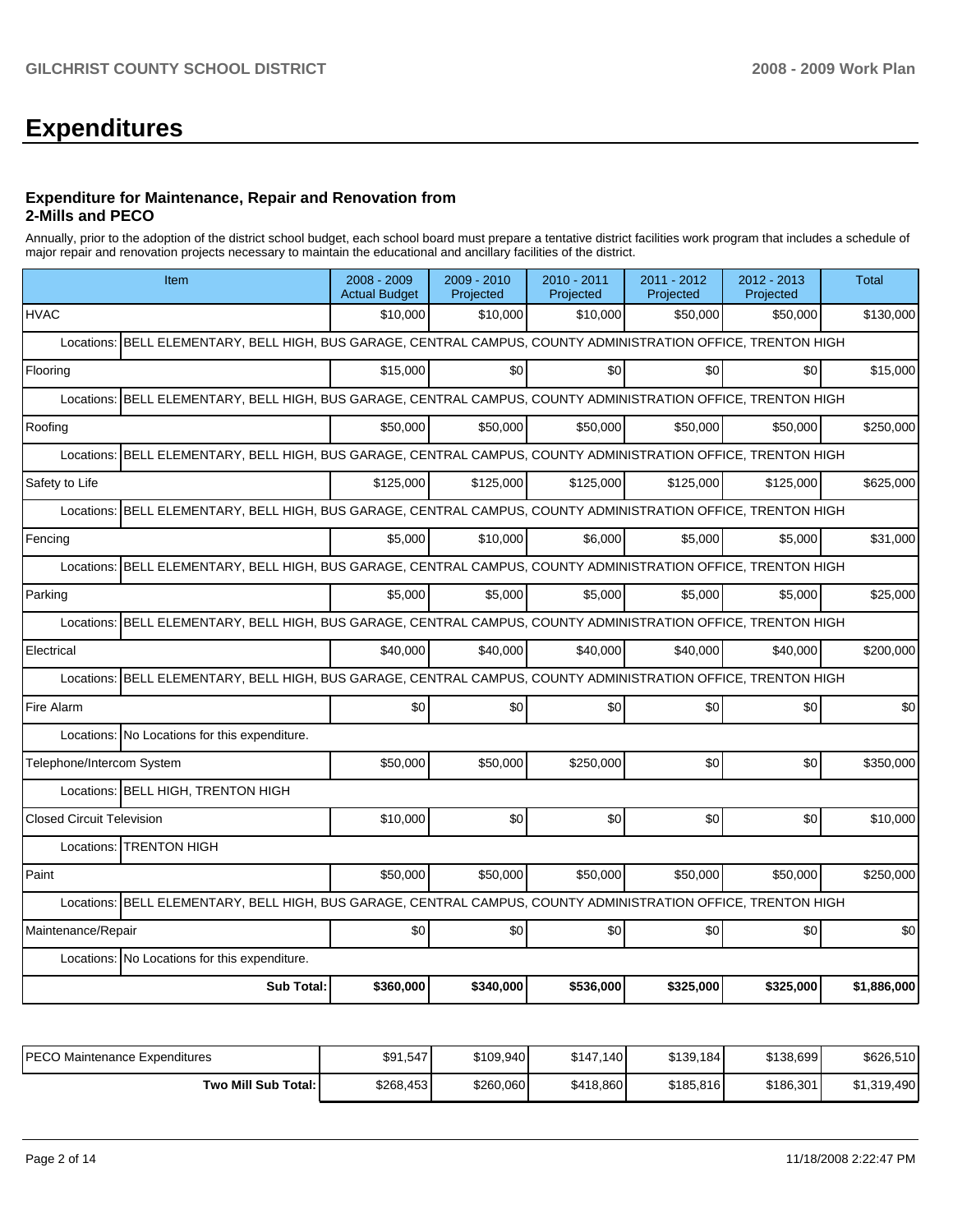## **GILCHRIST COUNTY SCHOOL DISTRICT 2008 - 2009 Work Plan**

|                 | Other Items                       | $2008 - 2009$<br><b>Actual Budget</b> | $2009 - 2010$<br>Projected | 2010 - 2011<br>Projected | $2011 - 2012$<br>Projected | $2012 - 2013$<br>Projected | Total       |
|-----------------|-----------------------------------|---------------------------------------|----------------------------|--------------------------|----------------------------|----------------------------|-------------|
| Extend Bus Loop |                                   | \$0                                   | \$30,000                   | \$30,000                 | \$0                        | \$0 <sub>1</sub>           | \$60,000    |
|                 | Locations BELL HIGH, TRENTON HIGH |                                       |                            |                          |                            |                            |             |
|                 | Total:                            | \$360,000                             | \$370,000                  | \$566,000                | \$325,000                  | \$325,000                  | \$1,946,000 |

## **Local Two Mill Expenditure For Maintenance, Repair and Renovation**

Anticipated expenditures expected from local funding sources over the years covered by the current work plan.

| Item                                    | 2008 - 2009<br><b>Actual Budget</b> | 2009 - 2010<br>Projected | $2010 - 2011$<br>Projected | 2011 - 2012<br>Projected | $2012 - 2013$<br>Projected | <b>Total</b>     |
|-----------------------------------------|-------------------------------------|--------------------------|----------------------------|--------------------------|----------------------------|------------------|
| Remaining Maint and Repair from 2 Mills | \$268,453                           | \$260,060                | \$418,860                  | \$185,816                | \$186,301                  | \$1,319,490      |
| Maintenance/Repair Salaries             | \$276,009                           | \$668,310                | \$628,462                  | \$989,351                | \$1,176,197                | \$3,738,329      |
| School Bus Purchases                    | \$300,000                           | \$250,000                | \$250,000                  | \$250,000                | \$250,000                  | \$1,300,000      |
| <b>Other Vehicle Purchases</b>          | \$0                                 | \$0                      | \$0                        | \$0                      | \$0                        | \$0 <sub>1</sub> |
| Capital Outlay Equipment                | \$125,000                           | \$150,000                | \$150,000                  | \$150,000                | \$150,000                  | \$725,000        |
| Rent/Lease Payments                     | \$0                                 | \$0                      | \$0                        | \$0                      | \$0                        | \$0              |
| <b>COP Debt Service</b>                 | \$0                                 | \$0                      | \$0                        | \$0                      | \$0                        | \$0              |
| Rent/Lease Relocatables                 | \$50,000                            | \$0                      | \$0                        | \$0                      | \$0                        | \$50,000         |
| <b>Environmental Problems</b>           | \$0                                 | \$0                      | \$0                        | \$0                      | \$0                        | \$0              |
| s.1011.14 Debt Service                  | \$205,140                           | \$0                      | \$0                        | \$0                      | \$0                        | \$205,140        |
| <b>Special Facilities Account</b>       | \$0                                 | \$0                      | \$0                        | \$0                      | \$0                        | \$0 <sub>1</sub> |
| <b>Local Expenditure Totals:</b>        | \$1,224,602                         | \$1,328,370              | \$1,447,322                | \$1,575,167              | \$1,762,498                | \$7,337,959      |

## **Revenue**

## **2 Mill Revenue Source**

Schedule of Estimated Capital Outlay Revenue from each currently approved source which is estimated to be available for expenditures on the projects included in the tentative district facilities work program. All amounts are NET after considering carryover balances, interest earned, new COP's, 1011.14 and 1011.15 loans, etc. Districts cannot use 2-Mill funds for salaries except for those explicitly associated with maintenance/repair projects. (1011.71 (5), F.S.)

| Item                                                                             | Fund | $2008 - 2009$<br><b>Actual Value</b> | $2009 - 2010$<br>Projected | 2010 - 2011<br>Projected | $2011 - 2012$<br>Projected | 2012 - 2013<br>Projected | Total           |
|----------------------------------------------------------------------------------|------|--------------------------------------|----------------------------|--------------------------|----------------------------|--------------------------|-----------------|
| (1) Non-exempt property<br>lassessed valuation                                   |      | \$736,602,678                        | \$799,019,532              | \$870,569,633            | \$968,576,182              | \$1,060,148,996          | \$4,434,917,021 |
| (2) The Millege projected for<br>discretionary capital outlay per<br>ls.1011.71  |      | 1.75                                 | 1.75                       | 1.75                     | 1.75                       | 1.75                     |                 |
| $(3)$ Full value of the 2-Mill<br>discretionary capital outlay per<br>ls.1011.71 |      | \$1,224,602                          | \$1,328,370                | \$1,447,322              | \$1,610,258                | \$1,762,498              | \$7,373,050     |
| $(4)$ Value of the portion of the 2-<br>Mills ACTUALLY levied                    | 370  | \$1,224,602                          | \$1,328,370                | \$1,447,322              | \$1,610,258                | \$1,762,498              | \$7,373,050     |
| $(5)$ Difference of lines $(3)$ and $(4)$                                        |      | \$0                                  | \$0                        | \$0                      | \$0                        | \$0                      | \$0             |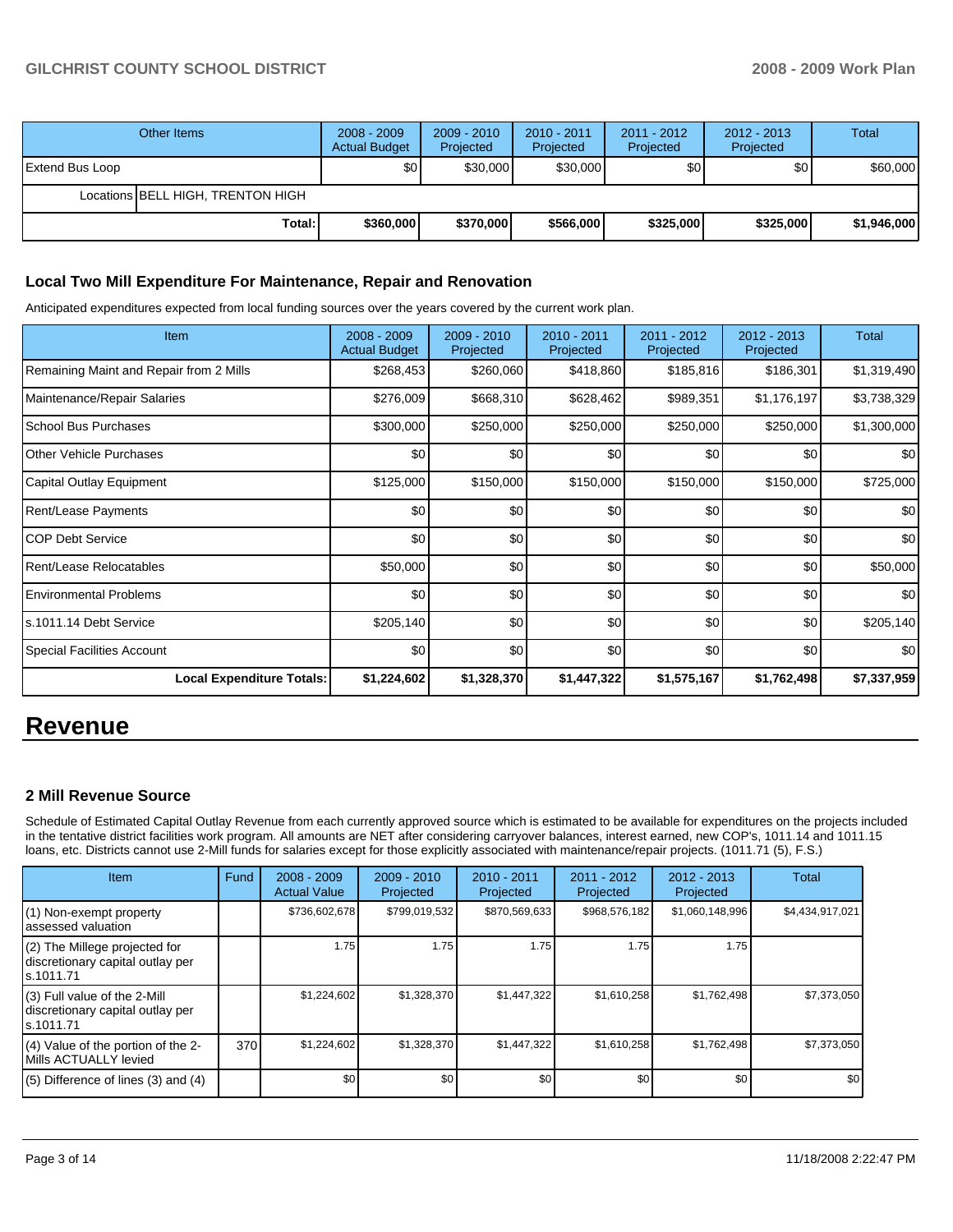## **PECO Revenue Source**

The figure in the row designated "PECO Maintenance" will be subtracted from funds available for new construction because PECO maintenance dollars cannot be used for new construction.

| Item                          | Fund  | $2008 - 2009$<br><b>Actual Budget</b> | $2009 - 2010$<br>Projected | $2010 - 2011$<br>Projected | 2011 - 2012<br>Projected | $2012 - 2013$<br>Projected | Total     |
|-------------------------------|-------|---------------------------------------|----------------------------|----------------------------|--------------------------|----------------------------|-----------|
| IPECO New Construction        | 340 l | \$132.399                             | \$0                        | \$29,834                   | \$91.207                 | \$36,459                   | \$289,899 |
| PECO Maintenance Expenditures |       | \$91,547                              | \$109,940                  | \$147.140                  | \$139.184                | \$138.699                  | \$626,510 |
|                               |       | \$223.946                             | \$109.940                  | \$176.974                  | \$230.391                | \$175,158                  | \$916,409 |

### **CO & DS Revenue Source**

Revenue from Capital Outlay and Debt Service funds.

| Item                                               | Fund | $2008 - 2009$<br><b>Actual Budget</b> | $2009 - 2010$<br>Projected | $2010 - 2011$<br>Projected | $2011 - 2012$<br>Projected | $2012 - 2013$<br>Projected | Total     |
|----------------------------------------------------|------|---------------------------------------|----------------------------|----------------------------|----------------------------|----------------------------|-----------|
| ICO & DS Cash Flow-through<br><b>I</b> Distributed | 360  | \$30.642                              | \$30,642                   | \$30,642                   | \$30.642                   | \$30,642                   | \$153,210 |
| ICO & DS Interest on<br>Undistributed CO           | 360  | \$2,550                               | \$2,550                    | \$2,550                    | \$2,550                    | \$2,550                    | \$12,750  |
|                                                    |      | \$33,192                              | \$33.192                   | \$33,192                   | \$33.192                   | \$33,192                   | \$165,960 |

#### **Fair Share Revenue Source**

All legally binding commitments for proportionate fair-share mitigation for impacts on public school facilities must be included in the 5-year district work program.

Nothing reported for this section.

### **Sales Surtax Referendum**

Specific information about any referendum for a 1-cent or ½-cent surtax referendum during the previous year.

Did the school district hold a surtax referendum during the past fiscal year 2007 - 2008? No

## **Additional Revenue Source**

Any additional revenue sources

| <b>Item</b>                                                                                             | $2008 - 2009$<br><b>Actual Value</b> | $2009 - 2010$<br>Projected | $2010 - 2011$<br>Projected | $2011 - 2012$<br>Projected | $2012 - 2013$<br>Projected | Total |
|---------------------------------------------------------------------------------------------------------|--------------------------------------|----------------------------|----------------------------|----------------------------|----------------------------|-------|
| IProceeds from a s.1011.14/15 F.S. Loans I                                                              | \$0 <sub>1</sub>                     | \$0                        | \$0                        | \$0                        | \$0                        | \$0   |
| District Bonds - Voted local bond<br>referendum proceeds per s.9, Art VII<br><b>IState Constitution</b> | \$0 <sub>1</sub>                     | \$0                        | \$0                        | \$0 <sub>1</sub>           | \$0                        | \$0   |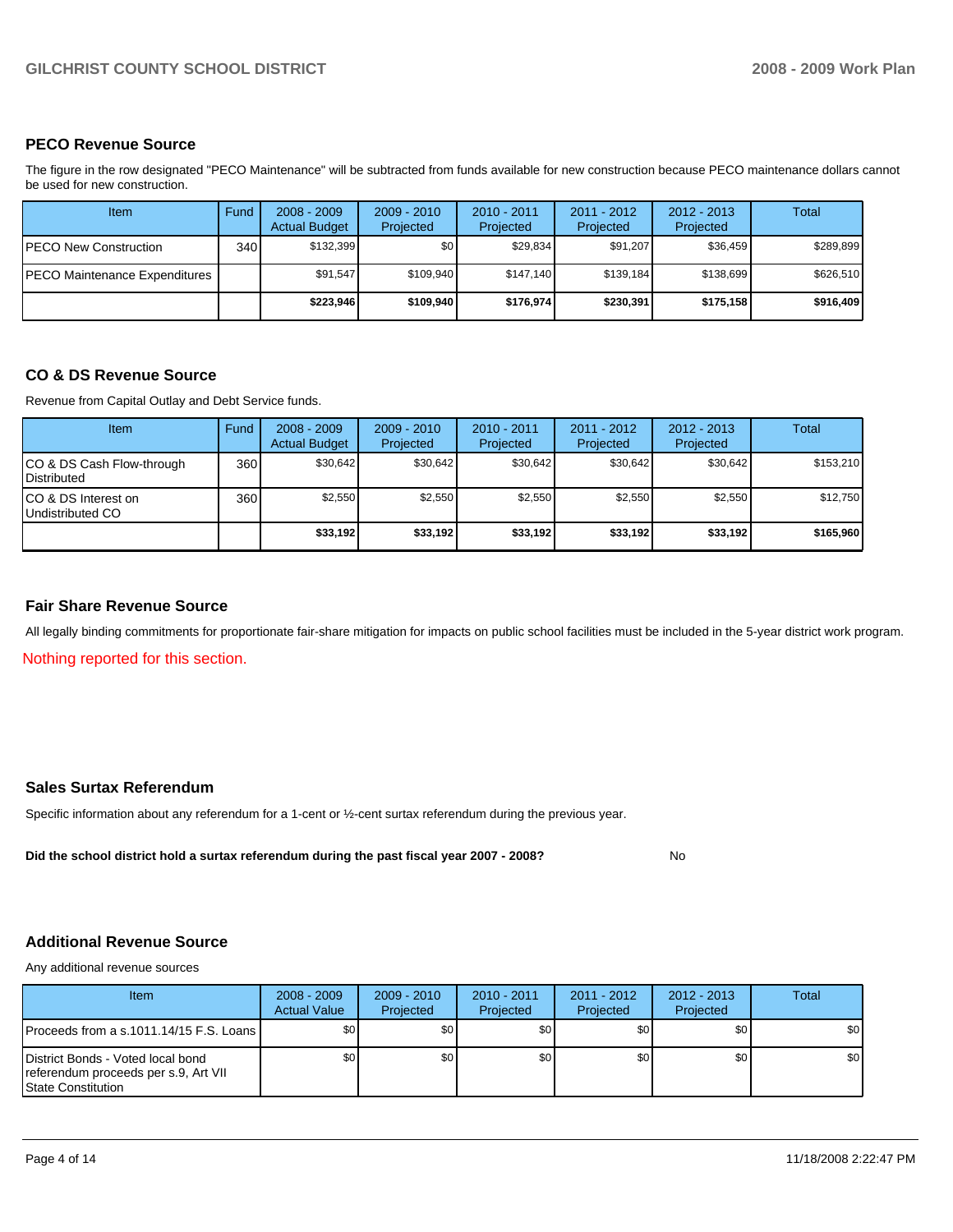## GILCHRIST COUNTY SCHOOL DISTRICT **2008 - 2009 Work Plan**

| Proceeds from Special Act Bonds                                                     | \$0           | \$0        | \$0          | \$0      | \$0           | \$0           |
|-------------------------------------------------------------------------------------|---------------|------------|--------------|----------|---------------|---------------|
| Estimated Revenue from CO & DS Bond<br>Sale                                         | \$0           | \$0        | \$0          | \$0      | \$0           | \$0           |
| Proceeds from Voted Capital<br>Improvements millage                                 | \$0           | \$0        | \$0          | \$0      | \$0           | \$0           |
| Other Revenue for Other Capital Projects                                            | \$0           | \$0        | \$0          | \$0      | \$0           | \$0           |
| Proceeds from 1/2 cent sales surtax<br>authorized by school board                   | \$0           | \$0        | \$0          | \$0      | \$0           | \$0           |
| Proceeds from local governmental<br>infrastructure sales surtax                     | \$0           | \$0        | \$0          | \$0      | \$0           | \$0           |
| Proceeds from Certificates of<br>Participation (COP's) Sale                         | \$0           | \$0        | \$0          | \$0      | \$0           | \$0           |
| Classrooms First Bond proceeds amount<br>authorized in FY 1997-98                   | \$0           | \$0        | \$0          | \$0      | \$0           | \$0           |
| Classrooms for Kids                                                                 | \$0           | \$0        | \$0          | \$0      | \$0           | \$0           |
| <b>District Equity Recognition</b>                                                  | \$0           | \$0        | \$0          | \$0      | \$0           | \$0           |
| <b>Federal Grants</b>                                                               | \$0           | \$0        | \$0          | \$0      | \$0           | \$0           |
| Proportionate share mitigation (actual<br>cash revenue only, not in kind donations) | \$0           | \$0        | \$0          | \$0      | \$0           | \$0           |
| Impact fees received                                                                | \$50,000      | \$50,000   | \$50,000     | \$50,000 | \$50,000      | \$250,000     |
| Private donations                                                                   | \$0           | \$0        | \$0          | \$0      | \$0           | \$0           |
| Grants from local governments or not-for-<br>profit organizations                   | \$0           | \$0        | \$0          | \$0      | \$0           | \$0           |
| Interest, Including Profit On Investment                                            | \$0           | \$0        | \$0          | \$0      | \$0           | \$0           |
| Revenue from Bonds pledging proceeds<br>from 1 cent or 1/2 cent Sales Surtax        | \$0           | \$0        | \$0          | \$0      | \$0           | \$0           |
| Fund Balance Carried Forward                                                        | \$844,398     | \$0        | \$533,110    | \$0      | \$0           | \$1,377,508   |
| Obligated Fund Balance Carried Forward                                              | (\$1,059,989) | (\$83,192) | (\$146, 136) | \$0      | (\$119,651)   | (\$1,408,968) |
| <b>Special Facilities Account</b>                                                   | \$0           | \$0        | \$0          | \$0      | \$0           | \$0           |
| One Cent - 1/2 Cent Sales Surtax Debt<br>Service                                    | \$0           | \$0        | \$0          | \$0      | \$0           | \$0           |
| <b>Subtotal</b>                                                                     | (\$165,591)   | (\$33,192) | \$436,974    | \$50,000 | $($ \$69,651) | \$218,540     |

## **Total Revenue Summary**

| <b>Item Name</b>                                               | $2008 - 2009$<br><b>Budget</b> | $2009 - 2010$<br>Projected | $2010 - 2011$<br>Projected | $2011 - 2012$<br>Projected | $2012 - 2013$<br>Projected | <b>Five Year Total</b> |
|----------------------------------------------------------------|--------------------------------|----------------------------|----------------------------|----------------------------|----------------------------|------------------------|
| Local Two Mill Discretionary Capital<br>Outlay Revenue         | \$1,224,602                    | \$1,328,370                | \$1,447,322                | \$1,610,258                | \$1,762,498                | \$7,373,050            |
| IPECO and 2 Mill Maint and Other 2 Mill<br><b>Expenditures</b> | (\$1,224,602)                  | (\$1,328,370)              | (\$1,447,322)              | (\$1,575,167)              | (\$1,762,498)              | $(\$7,337,959)$        |
| <b>IPECO Maintenance Revenue</b>                               | \$91,547                       | \$109,940                  | \$147.140                  | \$139,184                  | \$138,699                  | \$626,510              |
| <b>Available 2 Mill for New Construction</b>                   | \$0                            | \$O                        | \$0                        | \$35,091                   | \$0                        | \$35,091               |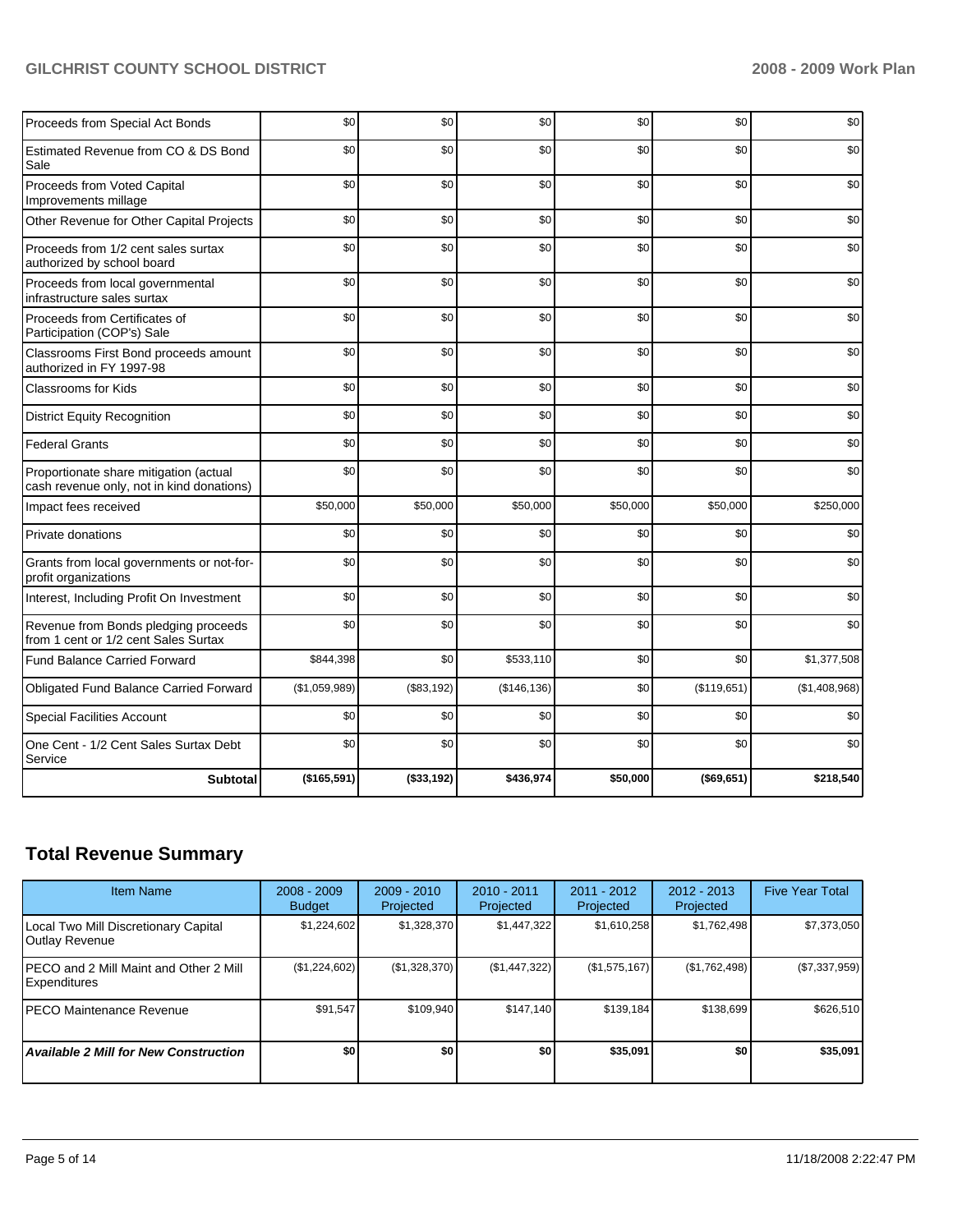| <b>Item Name</b>                 | $2008 - 2009$<br><b>Budget</b> | $2009 - 2010$<br>Projected | $2010 - 2011$<br>Projected | 2011 - 2012<br>Projected | $2012 - 2013$<br>Projected | <b>Five Year Total</b> |
|----------------------------------|--------------------------------|----------------------------|----------------------------|--------------------------|----------------------------|------------------------|
| CO & DS Revenue                  | \$33,192                       | \$33,192                   | \$33,192                   | \$33,192                 | \$33,192                   | \$165,960              |
| PECO New Construction Revenue    | \$132,399                      | \$0                        | \$29,834                   | \$91,207                 | \$36,459                   | \$289,899              |
| Other/Additional Revenue         | (\$165,591)                    | (\$33,192)                 | \$436.974                  | \$50,000                 | (\$69,651)                 | \$218,540              |
| <b>Total Additional Revenuel</b> | \$0                            | \$0                        | \$500,000                  | \$174,399                | \$0                        | \$674,399              |
| <b>Total Available Revenue</b>   | \$0                            | \$0                        | \$500,000                  | \$209,490                | \$0                        | \$709,490              |

## **Project Schedules**

## **Capacity Project Schedules**

A schedule of capital outlay projects necessary to ensure the availability of satisfactory classrooms for the projected student enrollment in K-12 programs.

| <b>Project Description</b>       | Location              |                          | 2008 - 2009 | $2009 - 2010$ | $2010 - 2011$ | $2011 - 2012$ | $2012 - 2013$ | <b>Total</b>  | Funded |
|----------------------------------|-----------------------|--------------------------|-------------|---------------|---------------|---------------|---------------|---------------|--------|
| <b>New Alternative</b><br>School | <b>CENTRAL CAMPUS</b> | Planned<br>Cost:         | \$0         | \$0           | \$500,000     | \$209,490     | \$0           | \$709,490 Yes |        |
|                                  |                       | <b>Student Stations:</b> | $\Omega$    |               | 80            |               |               | 80            |        |
|                                  |                       | <b>Total Classrooms:</b> | $\Omega$    |               |               |               |               |               |        |
|                                  |                       | Gross Sq Ft:             | $\Omega$    |               | 7,605         | 0             |               | 7,605         |        |
|                                  |                       |                          |             |               |               |               |               |               |        |
|                                  |                       | <b>Planned Cost:</b>     | \$0         | \$0           | \$500,000     | \$209,490     | \$0           | \$709,490     |        |
|                                  |                       | <b>Student Stations:</b> | $\bf{0}$    |               | 80            | 0             |               | 80            |        |
|                                  |                       | <b>Total Classrooms:</b> | $\bf{0}$    |               |               | U             |               |               |        |
|                                  |                       | Gross Sq Ft:             | 0           |               | 7,605         | 0             | 0             | 7,605         |        |

## **Other Project Schedules**

Major renovations, remodeling, and additions of capital outlay projects that do not add capacity to schools.

Nothing reported for this section.

## **Additional Project Schedules**

Any projects that are not identified in the last approved educational plant survey.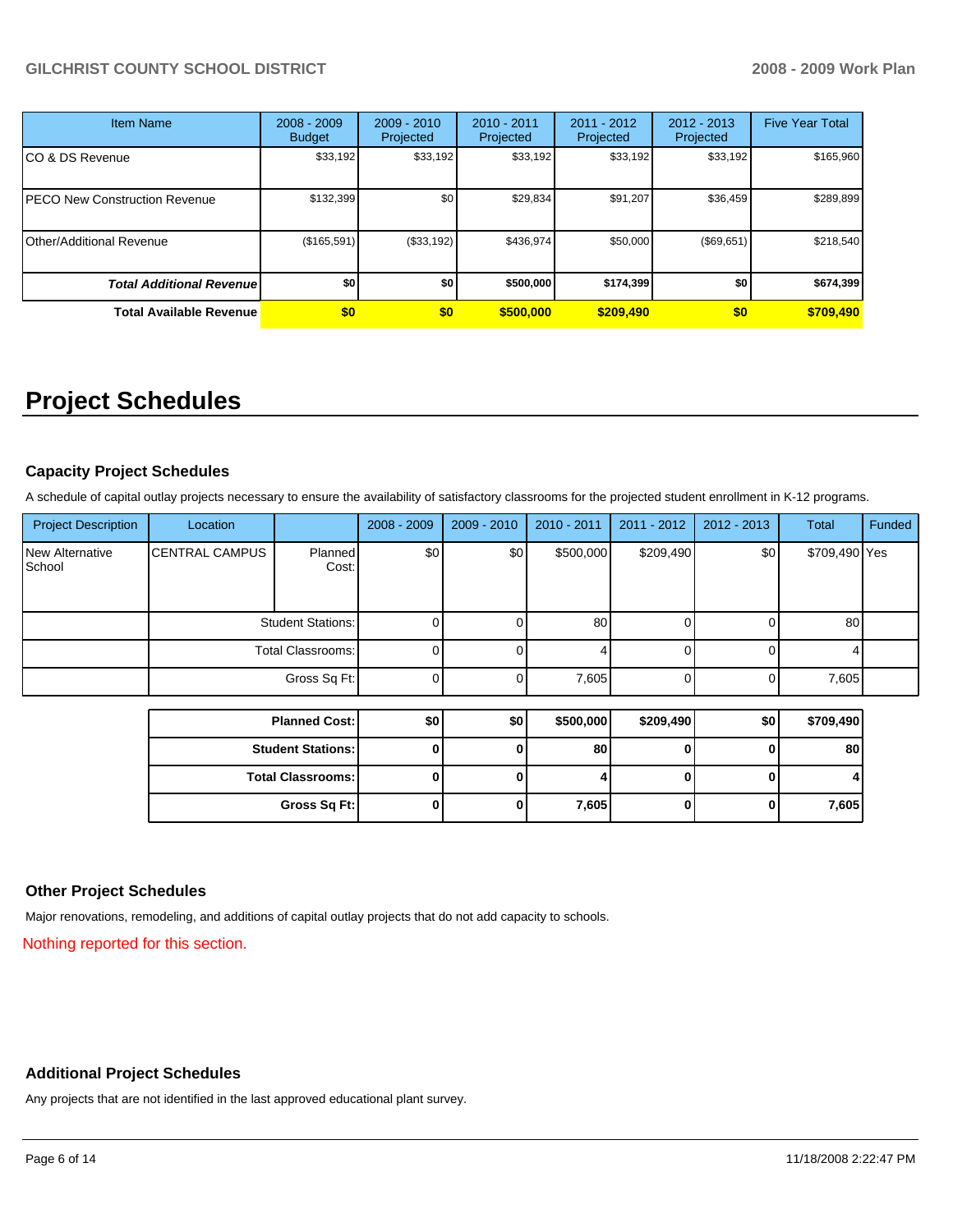Nothing reported for this section.

## **Non Funded Growth Management Project Schedules**

Schedule indicating which projects, due to planned development, that CANNOT be funded from current revenues projected over the next five years.

Nothing reported for this section.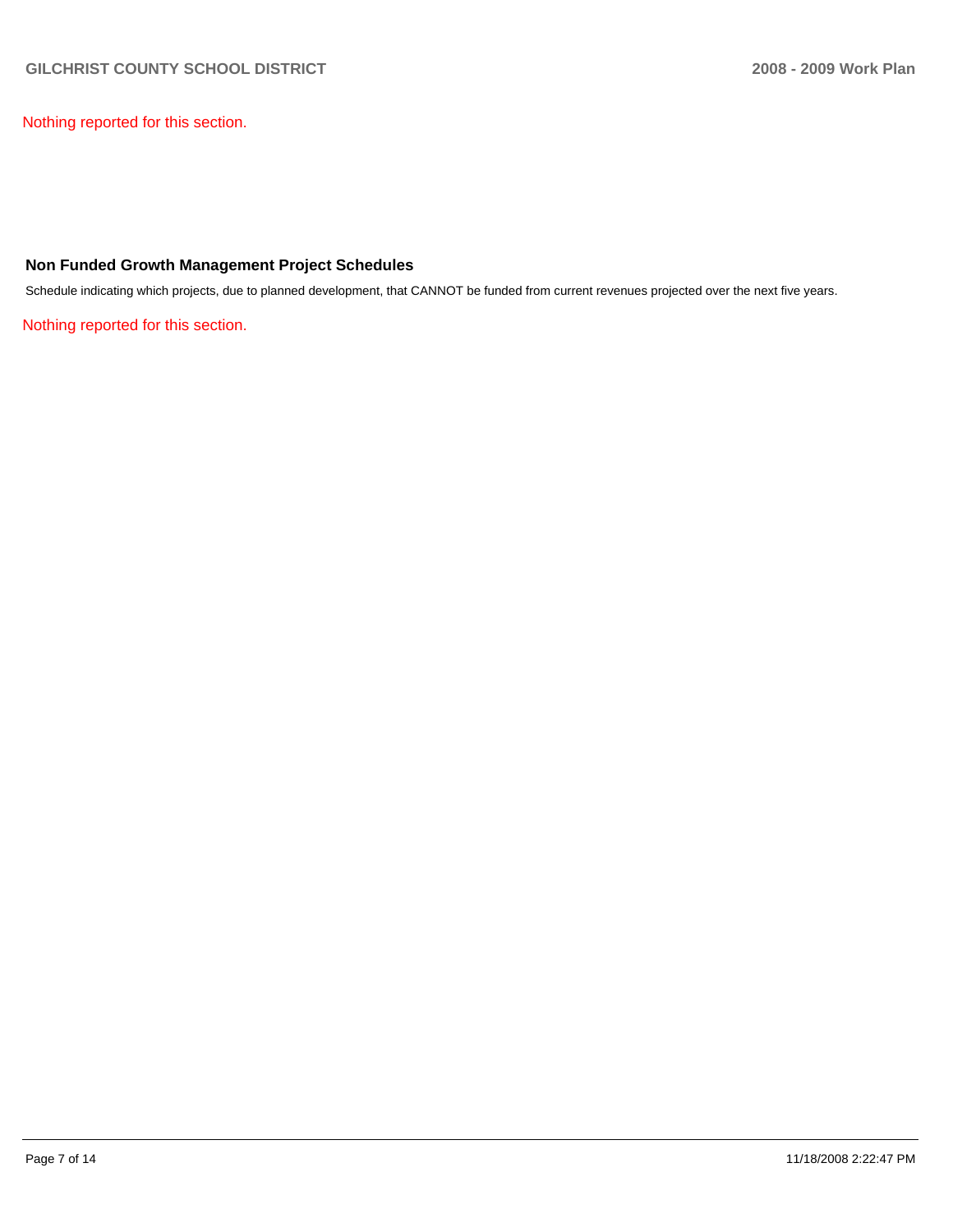## **Tracking**

## **Capacity Tracking**

| Location                | $2008 -$<br>2009 Satis.<br>Stu. Sta. | Actual<br>$2008 -$<br><b>2009 FISH</b><br>Capacity | Actual<br>$2007 -$<br>2008<br><b>COFTE</b> | # Class<br><b>Rooms</b> | Actual<br>Average<br>$2008 -$<br>2009 Class<br><b>Size</b> | Actual<br>$2008 -$<br>2009<br>Utilization | <b>New</b><br>Stu.<br>Capacity | <b>New</b><br><b>Rooms</b> to<br>be<br>Added/Re<br>moved | Projected<br>$2012 -$<br>2013<br><b>COFTE</b> | Projected<br>$2012 -$<br>2013<br><b>Utilization</b> | Projected<br>$2012 -$<br>2013 Class<br><b>Size</b> |
|-------------------------|--------------------------------------|----------------------------------------------------|--------------------------------------------|-------------------------|------------------------------------------------------------|-------------------------------------------|--------------------------------|----------------------------------------------------------|-----------------------------------------------|-----------------------------------------------------|----------------------------------------------------|
| ITRENTON HIGH           | 2,039                                | 1,835                                              | 1,370                                      | 97                      | 14 <sub>1</sub>                                            | 75.00 %                                   |                                |                                                          | 1.404                                         | 77.00 %                                             | 14                                                 |
| <b>IBELL HIGH</b>       | 1,133                                | 1,020                                              | 768                                        | 49                      | 16 <sup>1</sup>                                            | 75.00 %                                   |                                |                                                          | 679I                                          | 67.00 %                                             | 14                                                 |
| <b>IBELL ELEMENTARY</b> | 667                                  | 667                                                | 599                                        | 35                      | 17                                                         | 90.00 %                                   |                                |                                                          | 566                                           | 85.00 %                                             | 16                                                 |
| ICENTRAL CAMPUS         |                                      |                                                    |                                            | 0                       |                                                            | 0.00%                                     | 40                             |                                                          | 40                                            | 100.00 %                                            | $\mathbf 0$                                        |
|                         | 3,839                                | 3,522                                              | 2,737                                      | 181                     | 15 <sub>1</sub>                                            | 77.70 %                                   | 40                             | $\Omega$                                                 | 2,689                                         | 75.49 %                                             | 15                                                 |

The COFTE Projected Total (2,689) for 2012 - 2013 must match the Official Forecasted COFTE Total (2,689) for 2012 - 2013 before this section can be completed. In the event that the COFTE Projected Total does not match the Official forecasted COFTE, then the Balanced Projected COFTE Table should be used to balance COFTE.

| Projected COFTE for 2012 - 2013 |       |  |  |  |
|---------------------------------|-------|--|--|--|
| Elementary (PK-3)               | 827   |  |  |  |
| Middle (4-8)                    | 1,075 |  |  |  |
| High (9-12)                     | 787   |  |  |  |
|                                 | 2,689 |  |  |  |
|                                 |       |  |  |  |

| <b>Grade Level Type</b> | <b>Balanced Projected</b><br>COFTE for 2012 - 2013 |
|-------------------------|----------------------------------------------------|
| Elementary (PK-3)       |                                                    |
| Middle $(4-8)$          |                                                    |
| High (9-12)             |                                                    |
|                         | 2,689                                              |

## **Relocatable Replacement**

Number of relocatable classrooms clearly identified and scheduled for replacement in the school board adopted financially feasible 5-year district work program.

| Location                               | 2008 - 2009     | $2009 - 2010$ | 2010 - 2011   2011 - 2012   2012 - 2013   1 | Year 5 Total    |
|----------------------------------------|-----------------|---------------|---------------------------------------------|-----------------|
| <b>ITRENTON HIGH</b>                   | 10 <sub>1</sub> |               |                                             | 10 <sup>1</sup> |
| <b>Total Relocatable Replacements:</b> | 10              |               |                                             | 10 <sup>1</sup> |

## **Charter Schools Tracking**

Information regarding the use of charter schools.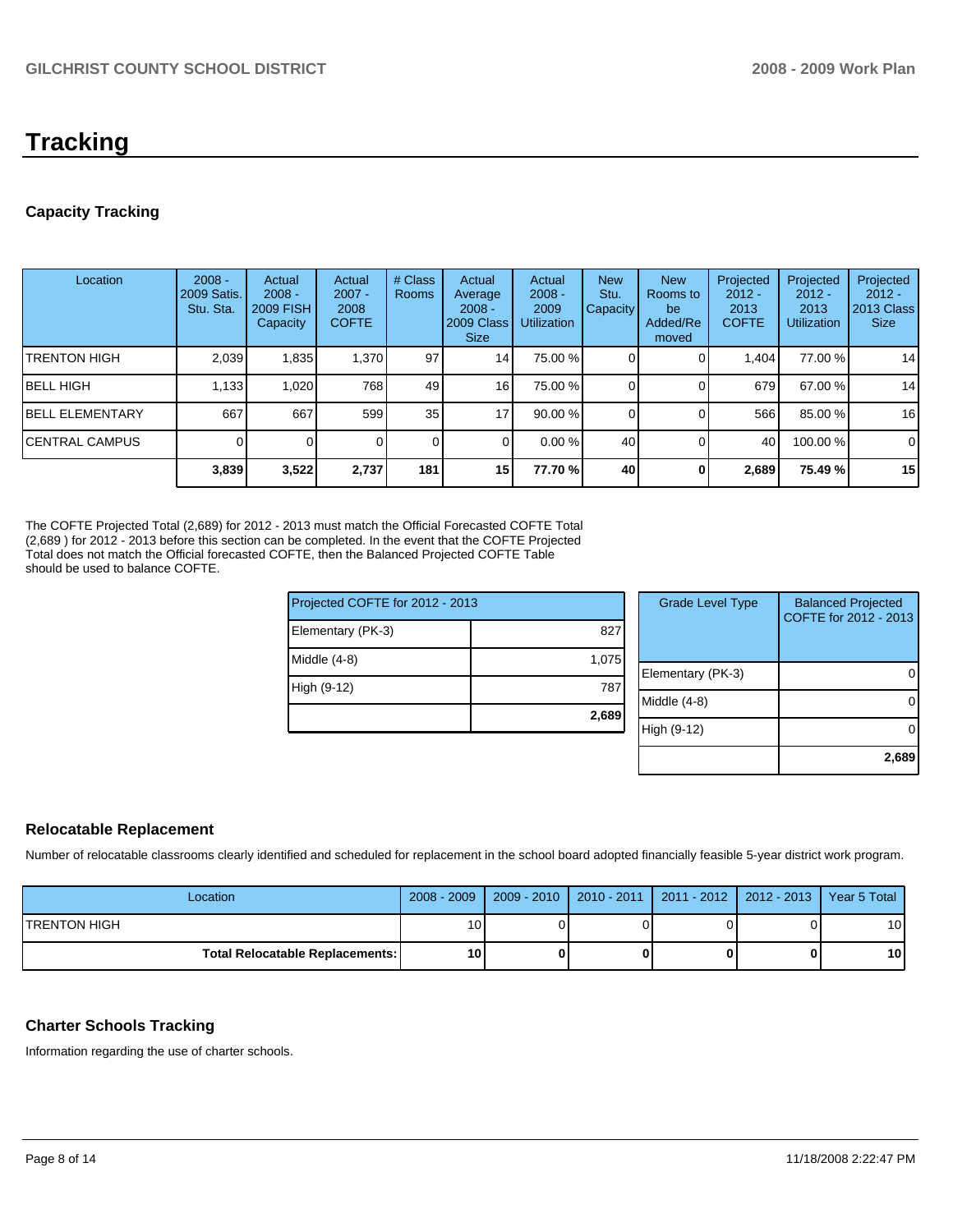Nothing reported for this section.

## **Special Purpose Classrooms Tracking**

The number of classrooms that will be used for certain special purposes in the current year, by facility and type of classroom, that the district will, 1), not use for educational purposes, and 2), the co-teaching classrooms that are not open plan classrooms and will be used for educational purposes.

| School | <b>School Type</b>                   | # of Elementary<br>K-3 Classrooms | # of Middle 4-8<br><b>Classrooms</b> | $#$ of High 9-12<br><b>Classrooms</b> | # of $ESE$<br><b>Classrooms</b> | # of Combo<br><b>Classrooms</b> | <b>Total</b><br><b>Classrooms</b> |
|--------|--------------------------------------|-----------------------------------|--------------------------------------|---------------------------------------|---------------------------------|---------------------------------|-----------------------------------|
|        | <b>Total Educational Classrooms:</b> |                                   |                                      |                                       |                                 |                                 | 01                                |
|        |                                      |                                   |                                      |                                       |                                 |                                 |                                   |
| School | <b>School Type</b>                   | # of Elementary<br>K-3 Classrooms | # of Middle 4-8<br><b>Classrooms</b> | $#$ of High 9-12<br><b>Classrooms</b> | # of $ESE$<br>Classrooms        | # of Combo<br><b>Classrooms</b> | Total<br><b>Classrooms</b>        |
|        | <b>Total Co-Teaching Classrooms:</b> |                                   |                                      |                                       |                                 |                                 | 01                                |

## **Infrastructure Tracking**

**Necessary offsite infrastructure requirements resulting from expansions or new schools. This section should include infrastructure information related to capacity project schedules and other project schedules (Section 4).** 

Not Specified

**Proposed location of planned facilities, whether those locations are consistent with the comprehensive plans of all affected local governments, and recommendations for infrastructure and other improvements to land adjacent to existing facilities. Provisions of 1013.33(12), (13) and (14) and 1013.36 must be addressed for new facilities planned within the 1st three years of the plan (Section 5).** 

Not Specified

**Consistent with Comp Plan?** No

## **Net New Classrooms**

The number of classrooms, by grade level and type of construction, that were added during the last fiscal year.

| List the net new classrooms added in the 2007 - 2008 fiscal year. |                                     |                                                                                                                                                         |                                |                      | List the net new classrooms to be added in the 2008 - 2009 fiscal<br>year. |                            |                                |                        |
|-------------------------------------------------------------------|-------------------------------------|---------------------------------------------------------------------------------------------------------------------------------------------------------|--------------------------------|----------------------|----------------------------------------------------------------------------|----------------------------|--------------------------------|------------------------|
|                                                                   |                                     | "Classrooms" is defined as capacity carrying classrooms that are added to increase<br>capacity to enable the district to meet the Class Size Amendment. |                                |                      | Totals for fiscal year 2008 - 2009 should match totals in Section 15A.     |                            |                                |                        |
| Location                                                          | $2007 - 2008$ #<br><b>Permanent</b> | 2007 - 2008 #<br><b>Modular</b>                                                                                                                         | $2007 - 2008$ #<br>Relocatable | 2007 - 2008<br>Total | $2008 - 2009$ #<br>Permanent                                               | $2008 - 2009$ #<br>Modular | $2008 - 2009$ #<br>Relocatable | $2008 - 2009$<br>Total |
| Elementary (PK-3)                                                 |                                     |                                                                                                                                                         |                                |                      |                                                                            |                            |                                | 0                      |
| Middle (4-8)                                                      |                                     |                                                                                                                                                         |                                |                      |                                                                            |                            |                                | 0                      |
| High (9-12)                                                       |                                     |                                                                                                                                                         |                                |                      |                                                                            |                            |                                | ΩI                     |
|                                                                   |                                     |                                                                                                                                                         |                                |                      |                                                                            |                            |                                | 0                      |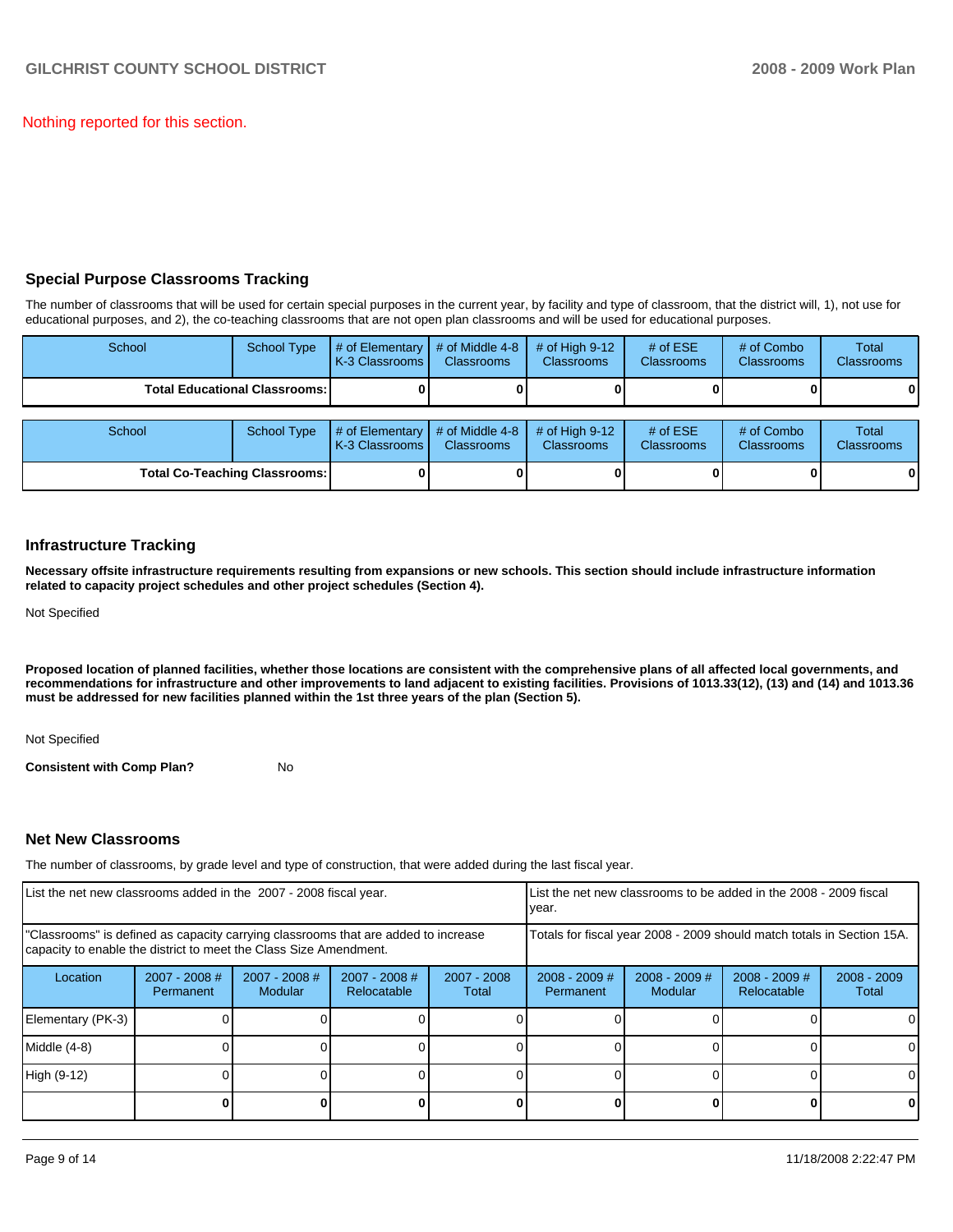## **Relocatable Student Stations**

Number of students that will be educated in relocatable units, by school, in the current year, and the projected number of students for each of the years in the workplan.

| <b>Site</b>                                       | $2008 - 2009$ | $2009 - 2010$ | $2010 - 2011$ | $2011 - 2012$ | $2012 - 2013$    | 5 Year Average |
|---------------------------------------------------|---------------|---------------|---------------|---------------|------------------|----------------|
| <b>TRENTON HIGH</b>                               | 210           |               |               |               |                  | 42             |
| <b>IBELL HIGH</b>                                 | 282           | 285           | 100           | 100           | 100 <sup>1</sup> | 173            |
| <b>IBELL ELEMENTARY</b>                           | 62            | 36            | 36            | 36            | 36               | 41             |
| ICENTRAL CAMPUS                                   |               |               |               |               |                  | $\overline{0}$ |
| Totals for GILCHRIST COUNTY SCHOOL DISTRICT       |               |               |               |               |                  |                |
|                                                   |               |               |               |               |                  |                |
| Total students in relocatables by year.           | 554           | 321           | 136           | 136           | 136              | 257            |
| Total number of COFTE students projected by year. | 2,780         | 2,748         | 2,732         | 2,704         | 2,689            | 2,731          |
| Percent in relocatables by year.                  | 20%           | 12 %          | 5 %           | 5 %           | 5 %              | 9%             |

## **Leased Facilities Tracking**

Exising leased facilities and plans for the acquisition of leased facilities, including the number of classrooms and student stations, as reported in the educational plant survey, that are planned in that location at the end of the five year workplan.

| Location                | # of Leased<br>Classrooms 2008 -<br>2009 | <b>FISH Student</b><br><b>Stations</b> | Owner      | # of Leased<br>Classrooms 2012 - I<br>2013 | <b>FISH Student</b><br><b>Stations</b> |
|-------------------------|------------------------------------------|----------------------------------------|------------|--------------------------------------------|----------------------------------------|
| <b>TRENTON HIGH</b>     |                                          |                                        | 0 Leased   |                                            | $\overline{0}$                         |
| IBELL HIGH              |                                          |                                        | 150 Leased |                                            | 150                                    |
| <b>IBELL ELEMENTARY</b> |                                          |                                        |            |                                            | $\overline{0}$                         |
| <b>CENTRAL CAMPUS</b>   |                                          |                                        |            |                                            | $\overline{0}$                         |
|                         |                                          | 150                                    |            |                                            | 150                                    |

### **Failed Standard Relocatable Tracking**

Relocatable units currently reported by school, from FISH, and the number of relocatable units identified as 'Failed Standards'.

Nothing reported for this section.

## **Planning**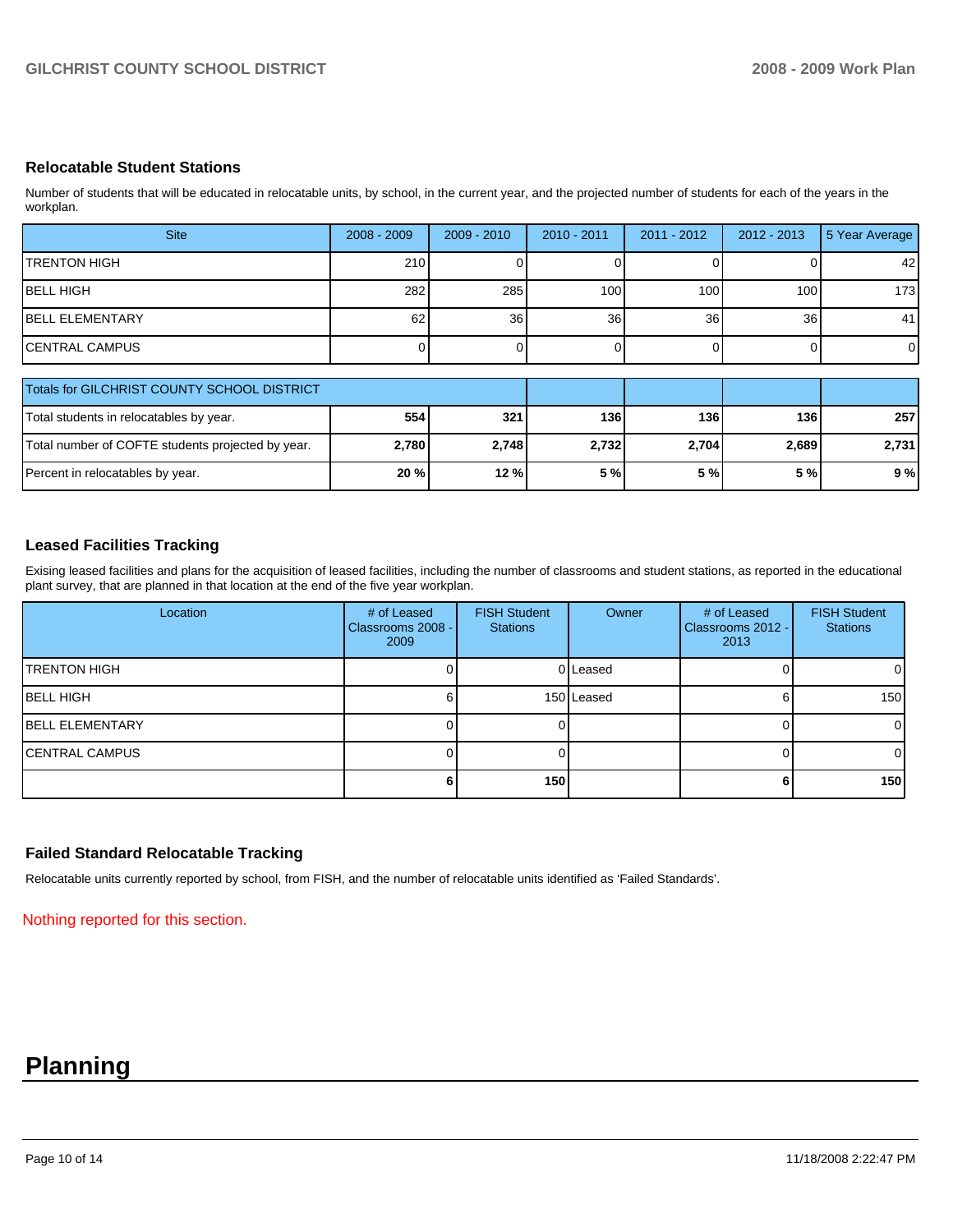### **Class Size Reduction Planning**

**Plans approved by the school board that reduce the need for permanent student stations such as acceptable school capacity levels, redistricting, busing, year-round schools, charter schools, magnet schools, public-private partnerships, multitrack scheduling, grade level organization, block scheduling, or other alternatives.** 

Gilchrist County currently meets all class size constitutional requirements and the projects in this plan will help to maintain that status.

#### **School Closure Planning**

**Plans for the closure of any school, including plans for disposition of the facility or usage of facility space, and anticipated revenues.** 

No school closings are scheduled over the next five years.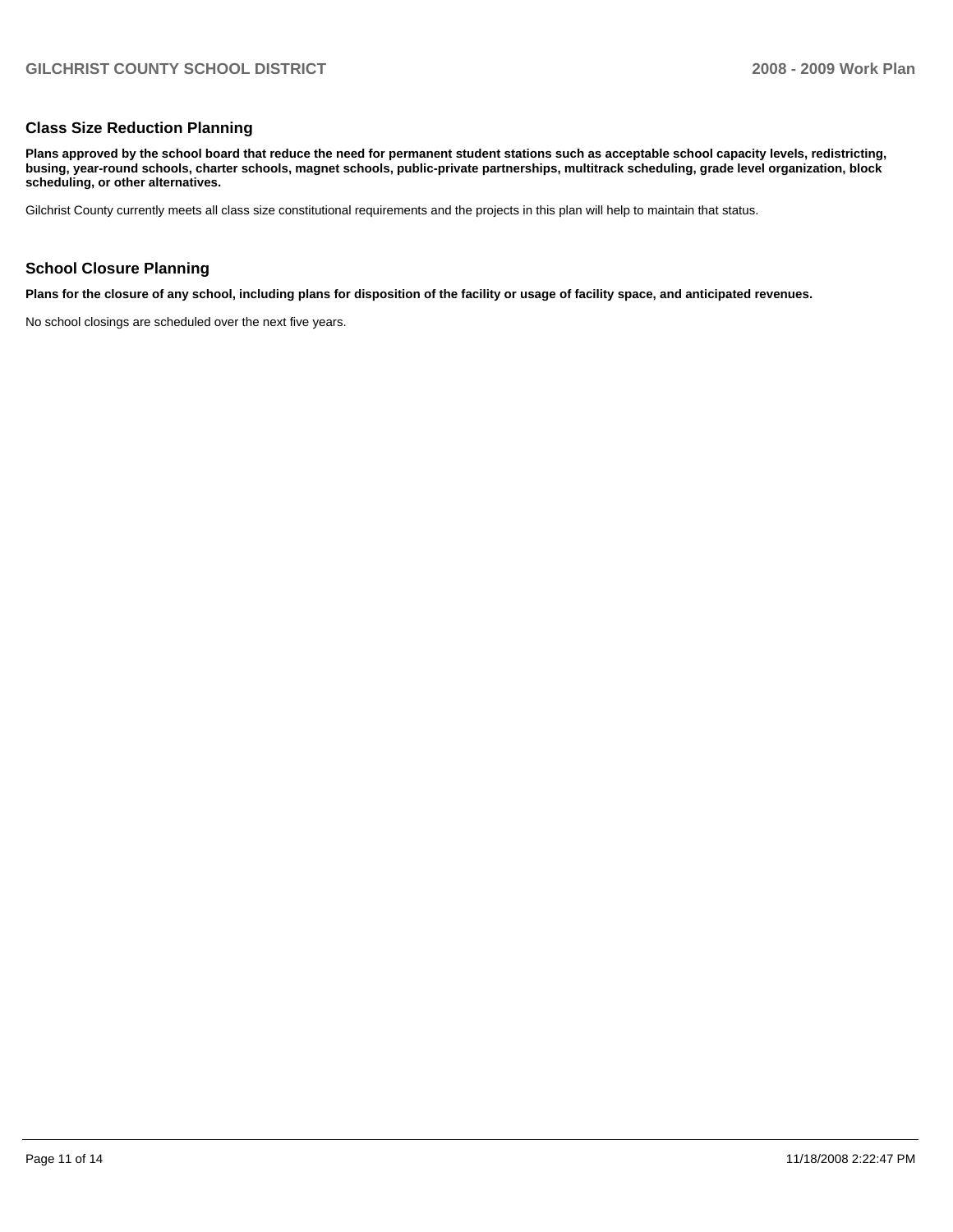## **Long Range Planning**

#### **Ten-Year Maintenance**

District projects and locations regarding the projected need for major renovation, repair, and maintenance projects within the district in years 6-10 beyond the projects plans detailed in the five years covered by the work plan.

| Project                                                                                   | 2012 - 2013 / 2017 - 2018<br><b>Projected Cost</b> |
|-------------------------------------------------------------------------------------------|----------------------------------------------------|
| HVAC, Roofing, Safety to Life, Electrical, Fire Alarm,<br>Telecommunication System, Paint | \$2,000,000                                        |
|                                                                                           | \$2,000,000                                        |

### **Ten-Year Capacity**

Schedule of capital outlay projects projected to ensure the availability of satisfactory student stations for the projected student enrollment in K-12 programs for the future 5 years beyond the 5-year district facilities work program.

Nothing reported for this section.

### **Ten-Year Planned Utilization**

Schedule of planned capital outlay projects identifying the standard grade groupings, capacities, and planned utilization rates of future educational facilities of the district for both permanent and relocatable facilities.

| Grade Level Projections         | <b>FISH</b><br>Student<br><b>Stations</b> | Actual 2007 -<br>2008 FISH<br>Capacity | Actual<br>$2007 -$<br>2008<br><b>COFTE</b> | Actual 2007 - 2008<br>Utilization | Actual 2008 - 2009 / 2017 - 2018 new<br>Student Capacity to be added/removed | Projected 2017<br>2018 COFTE | $-$ Projected 2017 -<br>2018 Utilization |
|---------------------------------|-------------------------------------------|----------------------------------------|--------------------------------------------|-----------------------------------|------------------------------------------------------------------------------|------------------------------|------------------------------------------|
| Elementary - District<br>Totals | 667                                       | 667                                    | 599.27                                     | 89.81 %                           |                                                                              | 706                          | 103.98 %                                 |
| Middle - District Totals        |                                           |                                        | 0.00                                       | 0.00%                             |                                                                              |                              | 0.00%                                    |
| High - District Totals          | 3.172                                     | 2,855                                  | 2.137.29                                   | 74.85 %                           | $-223$                                                                       | 2.852                        | 108.36 %                                 |
| Other - ESE, etc                |                                           |                                        | 0.00                                       | 0.00%                             |                                                                              |                              | 0.00%                                    |
|                                 | 3,839                                     | 3,522                                  | 2,736.56                                   | 77.70 %                           | $-211$                                                                       | 3,558                        | 107.46 %                                 |

### **Ten-Year Infrastructure Planning**

**Proposed Location of Planned New, Remodeled, or New Additions to Facilities in 06 thru 10 out years (Section 28).** 

Nothing reported for this section.

Plans for closure of any school, including plans for disposition of the facility or usage of facility space, and anticipated revenues in the 06 thru 10 out **years (Section 29).**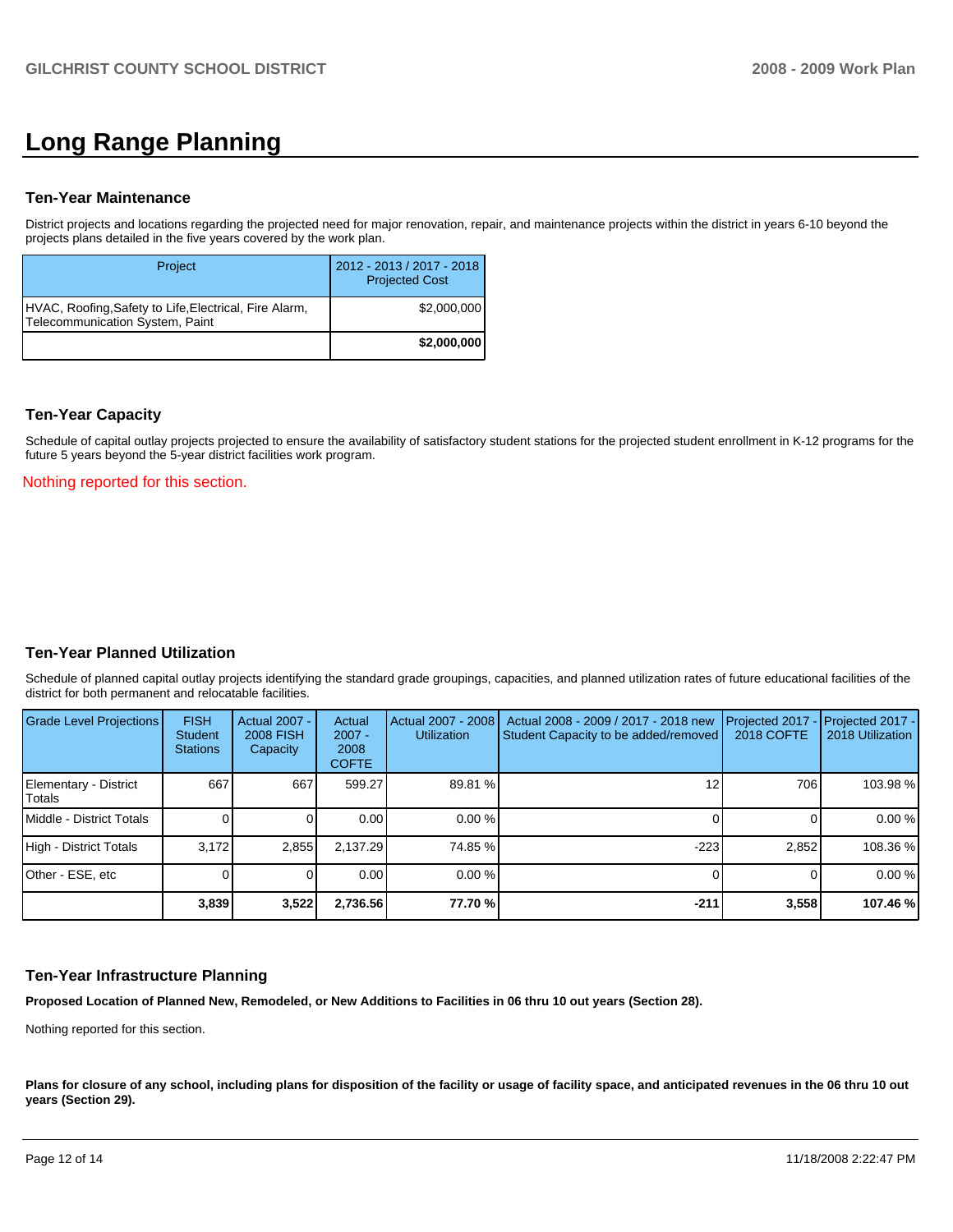Nothing reported for this section.

#### **Twenty-Year Maintenance**

District projects and locations regarding the projected need for major renovation, repair, and maintenance projects within the district in years 11-20 beyond the projects plans detailed in the five years covered by the work plan.

Nothing reported for this section.

#### **Twenty-Year Capacity**

Schedule of capital outlay projects projected to ensure the availability of satisfactory student stations for the projected student enrollment in K-12 programs for the future 11-20 years beyond the 5-year district facilities work program.

Nothing reported for this section.

### **Twenty-Year Planned Utilization**

Schedule of planned capital outlay projects identifying the standard grade groupings, capacities, and planned utilization rates of future educational facilities of the district for both permanent and relocatable facilities.

| Grade Level Projections         | <b>FISH</b><br><b>Student</b><br><b>Stations</b> | Actual 2007 -<br><b>2008 FISH</b><br>Capacity | Actual<br>$2007 -$<br>2008<br><b>COFTE</b> | Actual 2007 - 2008<br><b>Utilization</b> | Actual 2008 - 2009 / 2027 - 2028 new<br>Student Capacity to be added/removed | Projected 2027<br>2028 COFTE | $-$ Projected 2027 -<br>2028 Utilization |
|---------------------------------|--------------------------------------------------|-----------------------------------------------|--------------------------------------------|------------------------------------------|------------------------------------------------------------------------------|------------------------------|------------------------------------------|
| Elementary - District<br>Totals | 667                                              | 667                                           | 599.27                                     | 89.81 %                                  |                                                                              | 817                          | 122.49 %                                 |
| Middle - District Totals        |                                                  |                                               | 0.00                                       | 0.00%                                    |                                                                              |                              | 0.00%                                    |
| High - District Totals          | 3.172                                            | 2.855                                         | 2.137.29                                   | 74.85 %                                  | $-131$                                                                       | 3.244                        | 119.09 %                                 |
| Other - ESE, etc                |                                                  |                                               | 0.00                                       | 0.00%                                    |                                                                              |                              | 0.00%                                    |
|                                 | 3,839                                            | 3,522                                         | 2,736.56                                   | 77.70 %                                  | $-131$                                                                       | 4.061                        | 119.76 %                                 |

### **Twenty-Year Infrastructure Planning**

**Proposed Location of Planned New, Remodeled, or New Additions to Facilities in 11 thru 20 out years (Section 28).** 

There are no new facilities planned at this time.

Plans for closure of any school, including plans for disposition of the facility or usage of facility space, and anticipated revenues in the 11 thru 20 out **years (Section 29).**